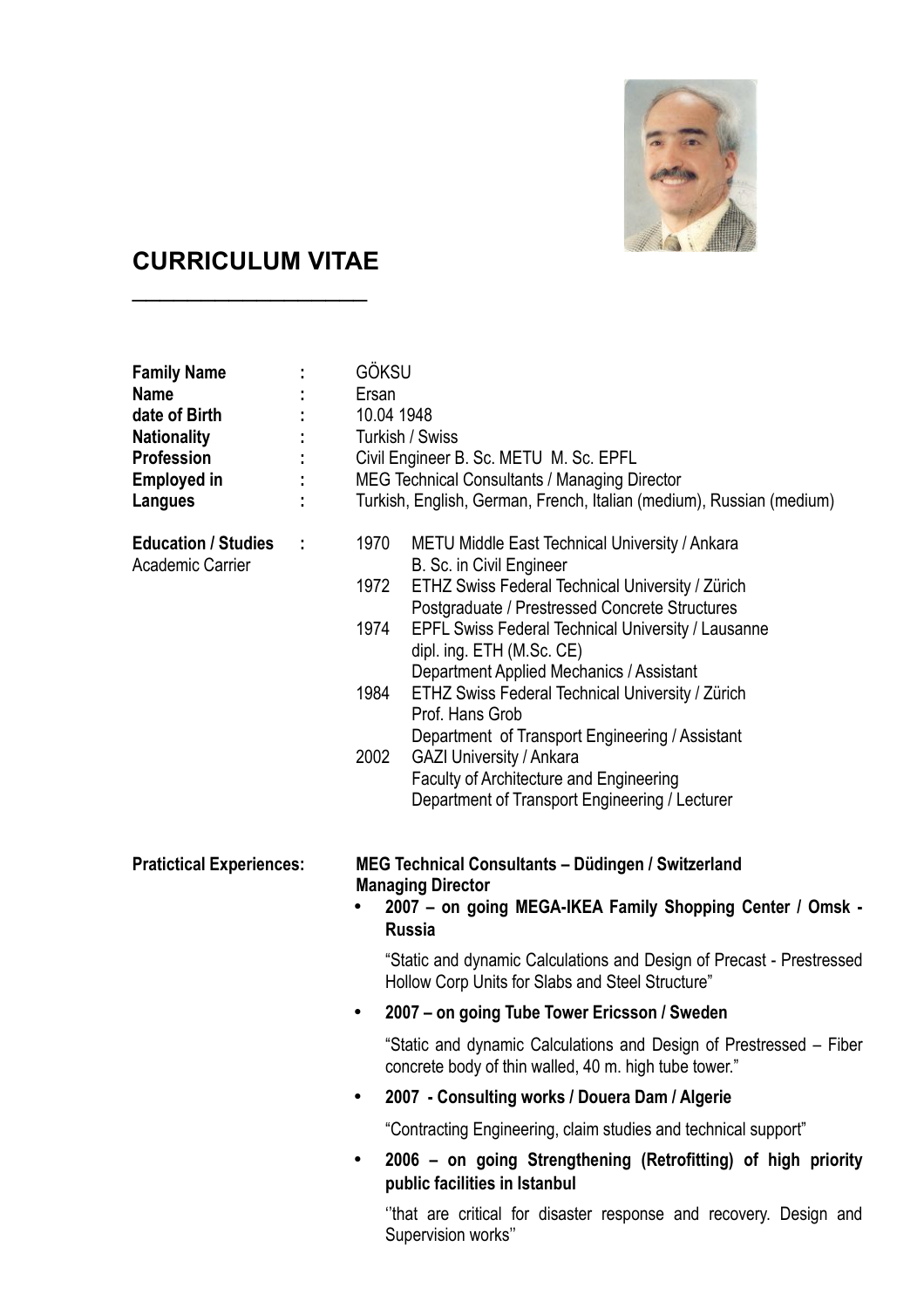## • **2006 – on going Arch Bridge – Viaduct in Ankara**

"Statical Calculations and Design of Prestressed Parts of the structure"

• **2005 – 2006 SunZEYNEP Hotel / Antalya**

Earthquake analysis of Existing Structure and ev. retrofitting project

• **2005 – 2006 Four Seasons Hotel in Bosphorus /** 

## **Istanbul**

Statical Calculations and Design of Prestressed Parts of the structure

• **2004 – 2005 Ankara Sheraton Hotel & Towers** 

**"**Controlling, Supervision and Monitoring of Prestressed Slabs"

• **2004 - 2005 GAMA Cement & Clinker Silos / Saudii Arabia**

"Controlling, Supervision and Monitoring of Prestressed Walls"

- **2003 2004 Ankara Sheraton Hotel & Towers** "Statical Calculations and Design of Prestressed Parts of the structure"
- **2002 2003 TEFER "**Turkey Emergency Flood

and Earthquake Recovery Project / **CC I** Chief Construction Inspector / Government of Turkey with a loan from the **World Bank**

- **2002 2004** Consultants Services and Contract Management for 44 Schools / Rehabilitation and Construction / **MONE** Ministry of National Education Republic of Turkey / with a loan from **World Bank**
- **2001 2006** Supervision and Consultant Services for Construction and Contract Management / **TPI** Turkish Patent Institute Intellectual Property Building / Government of Turkey with a loan from **World Bank**
- **2001 2004** Consulting Services / HEPP Deriner Dam and Hydroelectric Power Plant Turkey, Seismicity Study and Service structure as Switchyard Building
- **2000 –2001** SDC Izmit, Turkey Training Courses in assessment of earthquake vulnerability, strengthening of existing structures etc…
- **1999** HEPP Arch Dam Deriner, Turkey / Deterministic Seismic Hazard Study
- **1996 1998 VINIGAZ GAZPROM Research Center / Moscow**

"Statical Calculations and Design of Prestressed Parts of the structure"

• **1994 – 1998 HIPODROM Building / Ankara**

"Statical Calculations and Design of Prestressed Parts of the structure"

• **1993 – 1994 ETI BRIDGE and Exchange Overcrossings / Ankara**

"Statical Calculations and Design of Prestressed Parts of the structure"